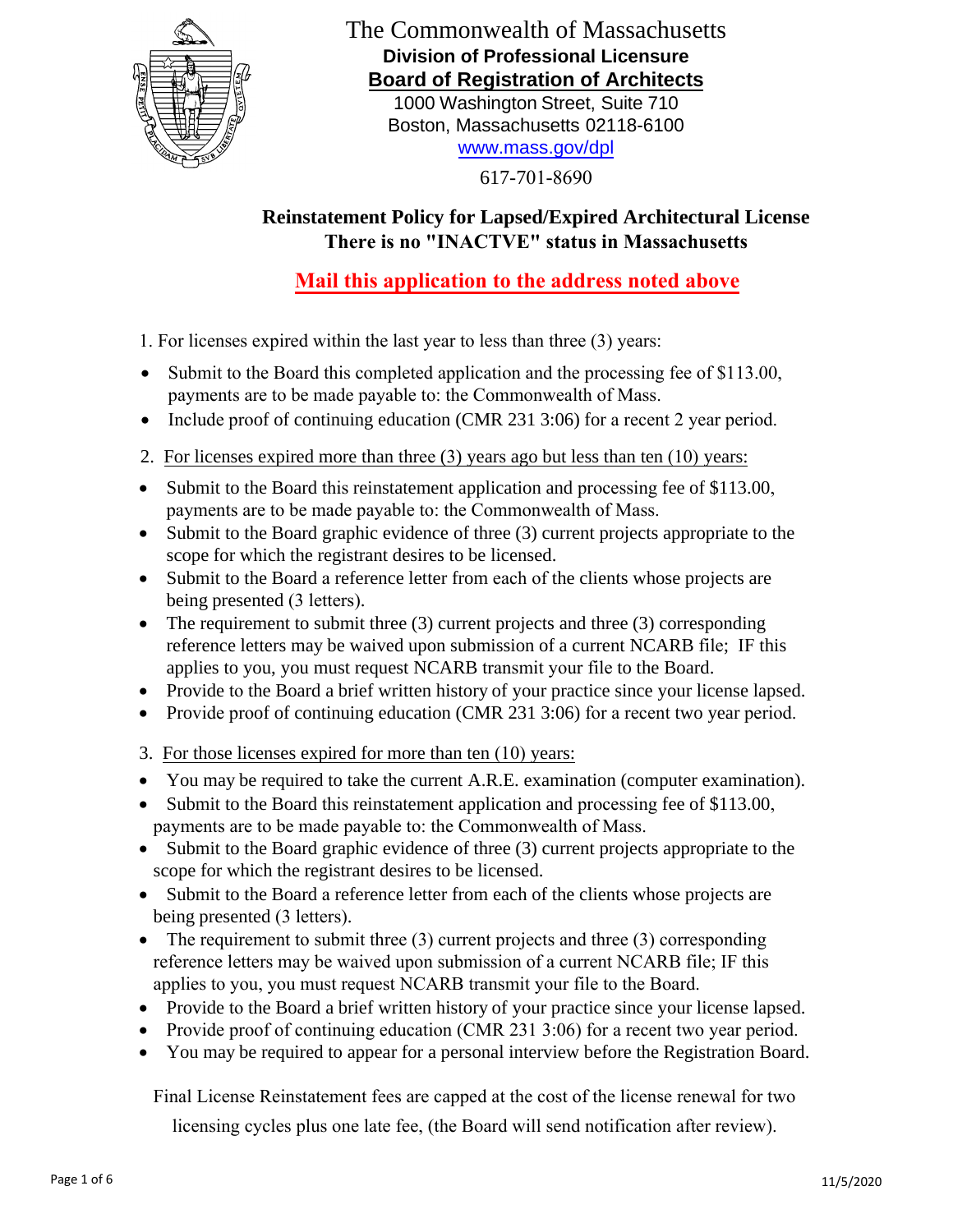

### The Commonwealth of Massachusetts **Division of Professional Licensure Board of Registration of Architects**

1000 Washington Street, Suite 710 Boston, Massachusetts 02118-6100 [www.mass.gov/dpl](http://www.mass.gov/dpl)

617-701-8690

### **Architectural Reinstatement ApplicationFee--\$113.00**

| <b>BOARD USE ONLY</b><br>Board:<br>License $\overline{\#}$ :<br>Type:<br>$\cosh\#:=$<br>Cash Date: The Cash Date:                                                                                                                     | noted above                                          | Mail this application to the address |          | <b>REQUIRED:</b><br>Attach a recent 2" X 2"<br>passport style photo here |  |
|---------------------------------------------------------------------------------------------------------------------------------------------------------------------------------------------------------------------------------------|------------------------------------------------------|--------------------------------------|----------|--------------------------------------------------------------------------|--|
| 1. Applicant Name:<br>Last<br>2. Previous Name:                                                                                                                                                                                       |                                                      | First                                | Middle   |                                                                          |  |
| 3. Current License#: License Expiration Date:<br>4. Are you an NCARB Certificate holder? Yes: $\Box$ No: $\Box$ NCARB Certificate No.:                                                                                                |                                                      |                                      |          |                                                                          |  |
| Status Code:                                                                                                                                                                                                                          | <b>BOARD USE ONLY</b><br>Issue Date: Lic. Exp. Date: |                                      |          |                                                                          |  |
| 5. Date of Birth: Place of Birth: Place of Birth:                                                                                                                                                                                     |                                                      |                                      |          |                                                                          |  |
| 6. Permanent Address: Universe and Address and Address and Address and Address and Address and Address and Address and Address and Address and Address and Address and Address and Address and Address and Address and Address<br>No. |                                                      | Street                               | Apt. #   |                                                                          |  |
| City/Town                                                                                                                                                                                                                             | State                                                |                                      | Zip Code |                                                                          |  |
| 7. Business Address (If Applicable):                                                                                                                                                                                                  |                                                      |                                      |          |                                                                          |  |
| No.                                                                                                                                                                                                                                   |                                                      | Street                               | Apt.#    |                                                                          |  |
| City/Town                                                                                                                                                                                                                             | State                                                |                                      | Zip Code |                                                                          |  |
| 8. Telephone Number-Day:                                                                                                                                                                                                              |                                                      |                                      |          |                                                                          |  |
| 9. List any licenses/certifications you hold in the United States or any country or foreign jurisdiction<br>ta alam titulo (1919) alam kuning kalendar kalendar yang berada dalam kalendar dan berada dalam kalendar dan m            |                                                      |                                      |          |                                                                          |  |

and the state/jurisdiction from which the license/certification was originally issued. Attach a certificate of standing from each state or jurisdiction in which you are licensed/certified, indicating the status of your license and any relevant disciplinary information. (use additional sheets if necessary for your list.)

| <b>State</b> | License Number | <b>Issue Date</b> | Current | Lapsed |
|--------------|----------------|-------------------|---------|--------|
|              |                |                   |         |        |
|              |                |                   |         |        |
|              |                |                   |         |        |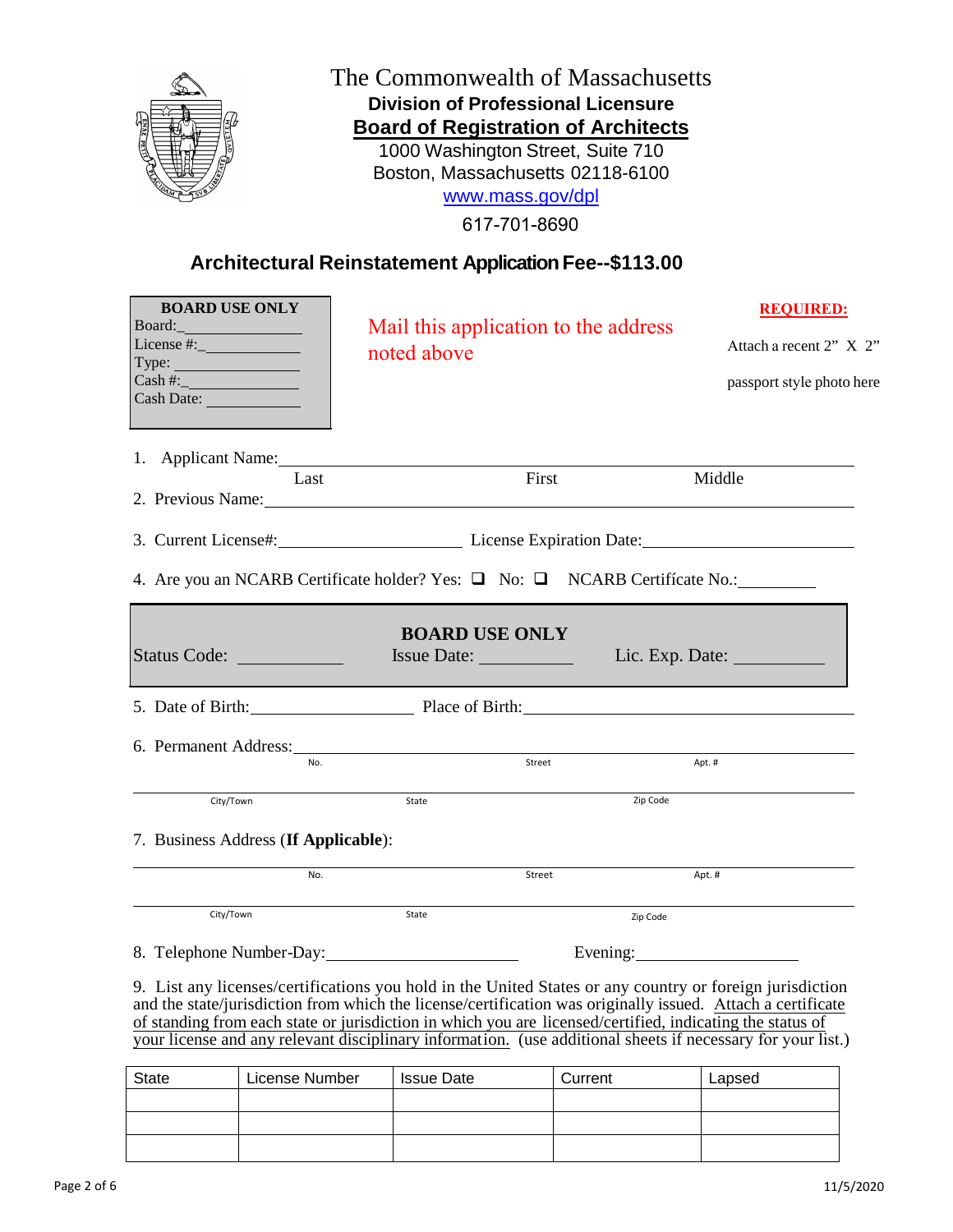| 10. Has any disciplinary action been taken against you by a licensing/certification board located in the United States |
|------------------------------------------------------------------------------------------------------------------------|
| or any country or foreign jurisdiction? Yes: $\Box$ No: $\Box$                                                         |
| If yes, please state the details (use a separate sheet if necessary):                                                  |

\_\_\_\_\_\_\_\_\_\_\_\_\_\_\_\_\_\_\_\_\_\_\_\_\_\_\_\_\_\_\_\_\_\_\_\_\_\_\_\_\_\_\_\_\_\_\_\_\_\_\_\_\_\_\_\_\_\_\_\_\_\_\_\_\_\_\_\_\_\_\_\_\_\_\_\_\_\_\_\_\_\_\_\_\_\_\_\_\_\_\_ \_\_\_\_\_\_\_\_\_\_\_\_\_\_\_\_\_\_\_\_\_\_\_\_\_\_\_\_\_\_\_\_\_\_\_\_\_\_\_\_\_\_\_\_\_\_\_\_\_\_\_\_\_\_\_\_\_\_\_\_\_\_\_\_\_\_\_\_\_\_\_\_\_\_\_\_\_\_\_\_\_\_\_\_\_\_\_\_\_\_\_

\_\_\_\_\_\_\_\_\_\_\_\_\_\_\_\_\_\_\_\_\_\_\_\_\_\_\_\_\_\_\_\_\_\_\_\_\_\_\_\_\_\_\_\_\_\_\_\_\_\_\_\_\_\_\_\_\_\_\_\_\_\_\_\_\_\_\_\_\_\_\_\_\_\_\_\_\_\_\_\_\_\_\_\_\_\_\_\_\_\_\_ \_\_\_\_\_\_\_\_\_\_\_\_\_\_\_\_\_\_\_\_\_\_\_\_\_\_\_\_\_\_\_\_\_\_\_\_\_\_\_\_\_\_\_\_\_\_\_\_\_\_\_\_\_\_\_\_\_\_\_\_\_\_\_\_\_\_\_\_\_\_\_\_\_\_\_\_\_\_\_\_\_\_\_\_\_\_\_\_\_\_\_

\_\_\_\_\_\_\_\_\_\_\_\_\_\_\_\_\_\_\_\_\_\_\_\_\_\_\_\_\_\_\_\_\_\_\_\_\_\_\_\_\_\_\_\_\_\_\_\_\_\_\_\_\_\_\_\_\_\_\_\_\_\_\_\_\_\_\_\_\_\_\_\_\_\_\_\_\_\_\_\_\_\_\_\_\_\_\_\_\_\_\_ \_\_\_\_\_\_\_\_\_\_\_\_\_\_\_\_\_\_\_\_\_\_\_\_\_\_\_\_\_\_\_\_\_\_\_\_\_\_\_\_\_\_\_\_\_\_\_\_\_\_\_\_\_\_\_\_\_\_\_\_\_\_\_\_\_\_\_\_\_\_\_\_\_\_\_\_\_\_\_\_\_\_\_\_\_\_\_\_\_\_\_

\_\_\_\_\_\_\_\_\_\_\_\_\_\_\_\_\_\_\_\_\_\_\_\_\_\_\_\_\_\_\_\_\_\_\_\_\_\_\_\_\_\_\_\_\_\_\_\_\_\_\_\_\_\_\_\_\_\_\_\_\_\_\_\_\_\_\_\_\_\_\_\_\_\_\_\_\_\_\_\_\_\_\_\_\_\_\_\_\_\_\_ \_\_\_\_\_\_\_\_\_\_\_\_\_\_\_\_\_\_\_\_\_\_\_\_\_\_\_\_\_\_\_\_\_\_\_\_\_\_\_\_\_\_\_\_\_\_\_\_\_\_\_\_\_\_\_\_\_\_\_\_\_\_\_\_\_\_\_\_\_\_\_\_\_\_\_\_\_\_\_\_\_\_\_\_\_\_\_\_\_\_\_

\_\_\_\_\_\_\_\_\_\_\_\_\_\_\_\_\_\_\_\_\_\_\_\_\_\_\_\_\_\_\_\_\_\_\_\_\_\_\_\_\_\_\_\_\_\_\_\_\_\_\_\_\_\_\_\_\_\_\_\_\_\_\_\_\_\_\_\_\_\_\_\_\_\_\_\_\_\_\_\_\_\_\_\_\_\_\_\_\_\_\_ \_\_\_\_\_\_\_\_\_\_\_\_\_\_\_\_\_\_\_\_\_\_\_\_\_\_\_\_\_\_\_\_\_\_\_\_\_\_\_\_\_\_\_\_\_\_\_\_\_\_\_\_\_\_\_\_\_\_\_\_\_\_\_\_\_\_\_\_\_\_\_\_\_\_\_\_\_\_\_\_\_\_\_\_\_\_\_\_\_\_\_

\_\_\_\_\_\_\_\_\_\_\_\_\_\_\_\_\_\_\_\_\_\_\_\_\_\_\_\_\_\_\_\_\_\_\_\_\_\_\_\_\_\_\_\_\_\_\_\_\_\_\_\_\_\_\_\_\_\_\_\_\_\_\_\_\_\_\_\_\_\_\_\_\_\_\_\_\_\_\_\_\_\_\_\_\_\_\_\_\_\_\_

- 11. Are you the subject of pending disciplinary actions by a licensing/certification board located in the United States or any country or foreign jurisdiction? Yes:  $\Box$  No:  $\Box$ If yes, please state the details (use a separate sheet if necessary):
- 12. Have you ever voluntarily surrendered or resigned a professional license to a licensing/certification board in the United States or any country or foreign jurisdiction? Yes:  $\Box$  No:  $\Box$  If yes, please state the details (use a separate sheet if necessary):
- 13. Have you ever applied for and been denied a professional license in the United States or any country or foreign jurisdiction? Yes:  $\Box$  No:  $\Box$ If yes, please state the details (use a separate sheet if necessary):
- 14. Have you ever been convicted of a felony or misdemeanor in the United States or any country or foreign jurisdiction, other than a traffic violation for which a fine of less than \$100.00 was assessed? Yes:  $\Box$  No:  $\Box$  If yes, please state the details (use a separate sheet if necessary):
- 15. Do you hold an NAAB or CACB accredited degree? Yes:  $\Box$  No:  $\Box$ If yes, please list school name, year of graduation, and degree obtained:
- 16. Under what name or firm name are you practicing or do you expect to practice Architecture in Massachusetts?

\_\_\_\_\_\_\_\_\_\_\_\_\_\_\_\_\_\_\_\_\_\_\_\_\_\_\_\_\_\_\_\_\_\_\_\_\_\_\_\_\_\_\_\_\_\_\_\_\_\_\_\_\_\_\_\_\_\_\_\_\_\_\_\_\_\_\_\_\_\_\_\_\_\_\_\_\_\_\_\_\_\_\_\_\_\_ \_\_\_\_\_\_\_\_\_\_\_\_\_\_\_\_\_\_\_\_\_\_\_\_\_\_\_\_\_\_\_\_\_\_\_\_\_\_\_\_\_\_\_\_\_\_\_\_\_\_\_\_\_\_\_\_\_\_\_\_\_\_\_\_\_\_\_\_\_\_\_\_\_\_\_\_\_\_\_\_\_\_\_\_\_\_

17. Position with Firm:

- 18. Number of years with firm:
- 19. Date Massachusetts Registration lapsed:
- 20. Reason for lapsed Massachusetts Registration: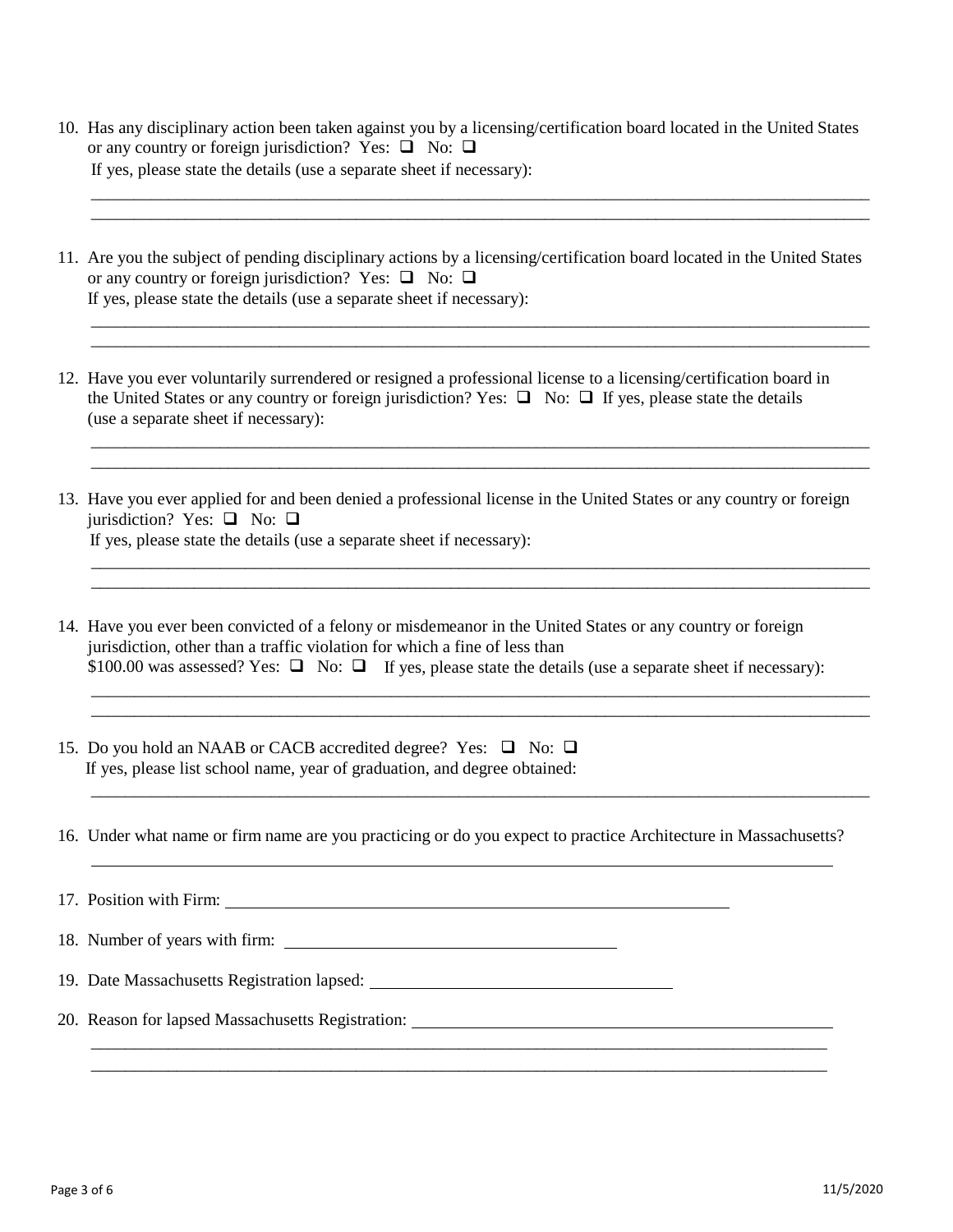21a. Provide a brief history of your practice in MA since your Massachusetts Registration lapsed:

\_\_\_\_\_\_\_\_\_\_\_\_\_\_\_\_\_\_\_\_\_\_\_\_\_\_\_\_\_\_\_\_\_\_\_\_\_\_\_\_\_\_\_\_\_\_\_\_\_\_\_\_\_\_\_\_\_\_\_\_\_\_\_\_\_\_\_\_\_\_\_\_\_\_\_\_\_\_\_\_\_\_\_\_\_\_ \_\_\_\_\_\_\_\_\_\_\_\_\_\_\_\_\_\_\_\_\_\_\_\_\_\_\_\_\_\_\_\_\_\_\_\_\_\_\_\_\_\_\_\_\_\_\_\_\_\_\_\_\_\_\_\_\_\_\_\_\_\_\_\_\_\_\_\_\_\_\_\_\_\_\_\_\_\_\_\_\_\_\_\_\_\_

\_\_\_\_\_\_\_\_\_\_\_\_\_\_\_\_\_\_\_\_\_\_\_\_\_\_\_\_\_\_\_\_\_\_\_\_\_\_\_\_\_\_\_\_\_\_\_\_\_\_\_\_\_\_\_\_\_\_\_\_\_\_\_\_\_\_\_\_\_\_\_\_\_\_\_\_\_\_\_\_\_\_\_\_\_\_ \_\_\_\_\_\_\_\_\_\_\_\_\_\_\_\_\_\_\_\_\_\_\_\_\_\_\_\_\_\_\_\_\_\_\_\_\_\_\_\_\_\_\_\_\_\_\_\_\_\_\_\_\_\_\_\_\_\_\_\_\_\_\_\_\_\_\_\_\_\_\_\_\_\_\_\_\_\_\_\_\_\_\_\_\_\_

- 21b. Provide a brief history of your practice in other jurisdictions since your Massachusetts Registration lapsed:
- 22. Method of original Massachusetts Registration (examination/reciprocity):

\_\_\_\_\_\_\_\_\_\_\_\_\_\_\_\_\_\_\_\_\_\_\_\_\_\_\_\_\_\_\_\_\_\_\_\_\_\_\_\_\_\_\_\_\_\_\_\_\_\_\_\_

\_\_\_\_\_\_\_\_\_\_\_\_\_\_\_\_\_\_\_\_\_\_\_\_\_\_\_\_\_\_\_\_\_\_\_\_\_\_\_\_\_\_\_\_\_\_\_\_\_\_\_\_

- 23. State of Initial Registration: License#: Date issued: Expiration date:
- 24. You must provide graphic evidence of at least three projects for which you have been either the architects of record or had substantial responsibility (if not the architect of record, a detailed description of responsibility). Photographs and brochures may be acceptable for evidence. Or in lieu of submitting three (3) current projects and three(3) corresponding reference letters you can file a reciprocity application (Blue Book) through NCARB, telephone #202-783-6500. (you must be certified by NCARB and hold a current license in another jurisdiction to be considered eligible for reciprocity)
- 25. You must provide reference letters from the clients of each of the three projects that you are submitting.
- 26. I certify, under the pains and penalties of perjury, that the information I have provided pursuant to this application for licensure is truthful and accurate. I understand that the failure to provide accurate information may be ground for the Massachusetts Board of Registration of Architects to deny me the right to sit as a candidate or to suspend or revoke a license issued to me in accordance with Massachusetts law. In addition, the Board is registered under the provision of M.G.L. c. 6 § 172 to receive Criminal Offender Record Information (CORI) for the purpose of screening current licensees and otherwise qualified prospective license applicants. CORI must be checked as part of your licensing process and no convictions contained in a CORI are automatic disqualifiers. In order to complete the CORI check process, please fill out the CORI Acknowledgment Form on Pages 5 & 6.

Signature of applicant Date: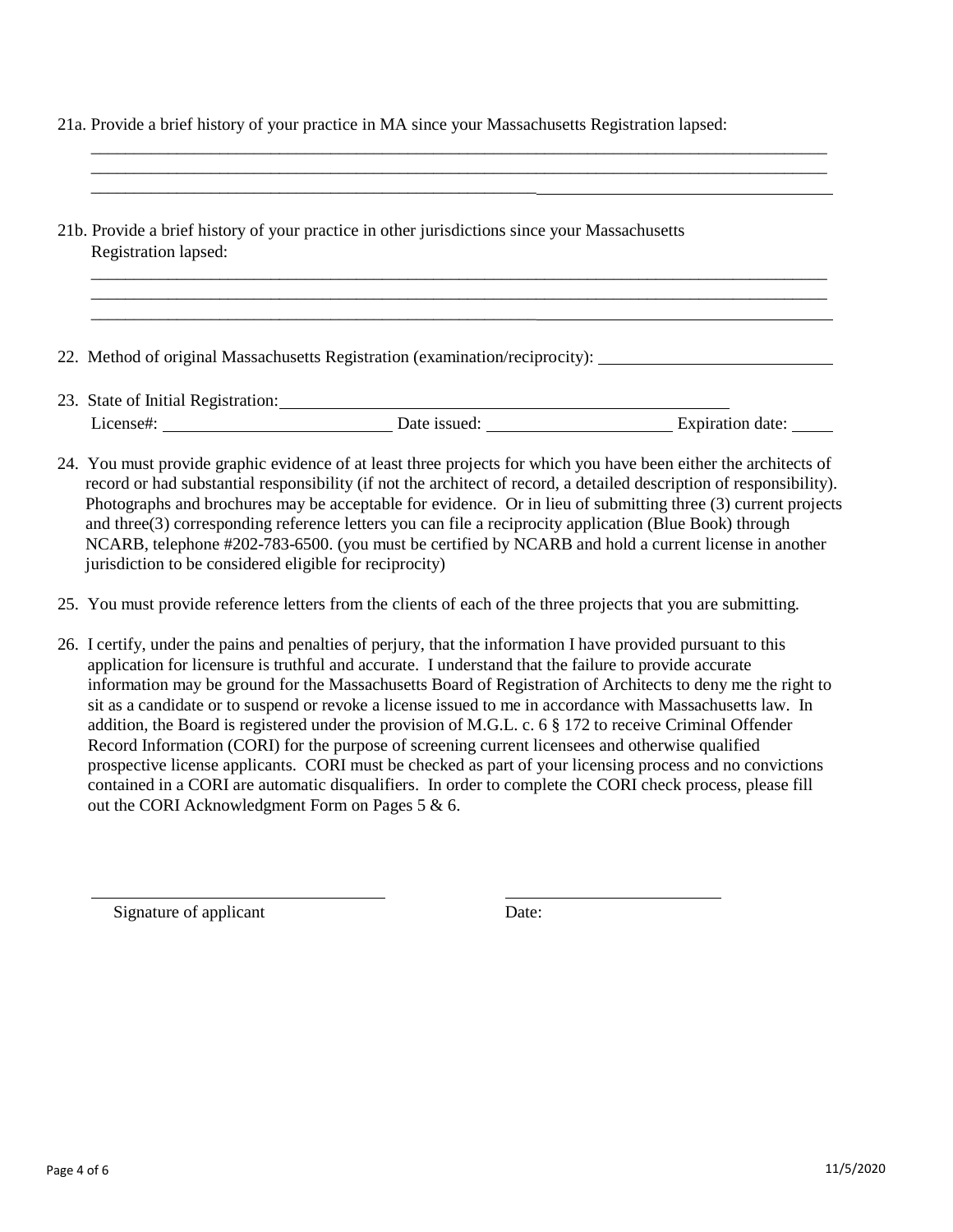#### **COMMONWEALTH OF MASSACHUSETTS 1000 Washington Street, Suite 710 Boston, MA 02118-6100**

#### **CRIMINAL OFFENDER RECORD INFORMATION (CORI) ACKNOWLEDGEMENT FORM**

The Division of Professional Licensure by itself and on behalf of boards of registration pursuant to M.G.L. c. 13, §9 [hereinafter, "Division of Professional Licensure"] is registered under the provisions of M.G.L. c. 6, § 172 to receive CORI for the purpose of screening current and otherwise qualified prospective license applicants and current licensees.

As a license applicant or current licensee, I understand that a CORI check will be submitted for my personal information to the Department of Criminal Justice Information Services ("DCJIS"). I hereby acknowledge and provide permission to the Division of Professional Licensure to submit a CORI check for my information to the DCJIS. This authorization is valid for one year from the date of my signature. I may withdraw this authorization at any time by providing the Division of Professional Licensure written notice of my intent to withdraw consent to a CORI check.

#### FOR LICENSING PURPOSES ONLY:

I understand that the Division of Professional Licensure may conduct a subsequent CORI check within one year of the date this Form was signed by me.

By signing below, I provide my consent to an initial CORI check and a subsequent CORI check, both within one year of the date of this Form, and acknowledge that the information provided on Page 2 of this Acknowledgement Form is true and accurate.

\_\_\_\_\_\_\_\_\_\_\_\_\_\_\_\_\_\_\_\_\_\_\_\_\_\_\_\_\_\_\_\_\_ \_\_\_\_\_\_\_\_\_\_\_\_\_\_\_\_\_\_\_\_\_\_\_\_\_\_\_\_\_\_\_\_\_ Signature Date

*Please provide the name of the board of registration and license type for which you are applying or currently hold:* 

\_\_\_\_\_\_\_\_\_\_\_\_\_\_\_\_\_\_\_\_\_\_\_\_\_\_\_\_\_\_\_\_\_ \_\_\_\_\_\_\_\_\_\_\_\_\_\_\_\_\_\_\_\_\_\_\_\_\_\_\_\_\_\_\_\_\_ Board of Registration License Type

NOTE: DPL CANNOT ACCEPT THIS TWO-PAGE CORI ACKNOWLEDGMENT FORM UNLESS IT IS EITHER (1) SIGNED IN PERSON AT THE BOARD'S OFFICES IN THE PRESENCE OF A DPL EMPLOYEE WHO HAS VERIFIED THE APPLICANT'S IDENTITY THROUGH ACCEPTABLE IDENTIFICATION, OR (2) SIGNED IN THE PRESENCE OF A NOTARY PUBLIC WHO HAS LIKEWISE VERIFIED IDENTITY AND THEN MAILED OR OTHERWISE DELIVERED TO THE BOARD'S OFFICES AT THE ADDRESS SET FORTH ABOVE.